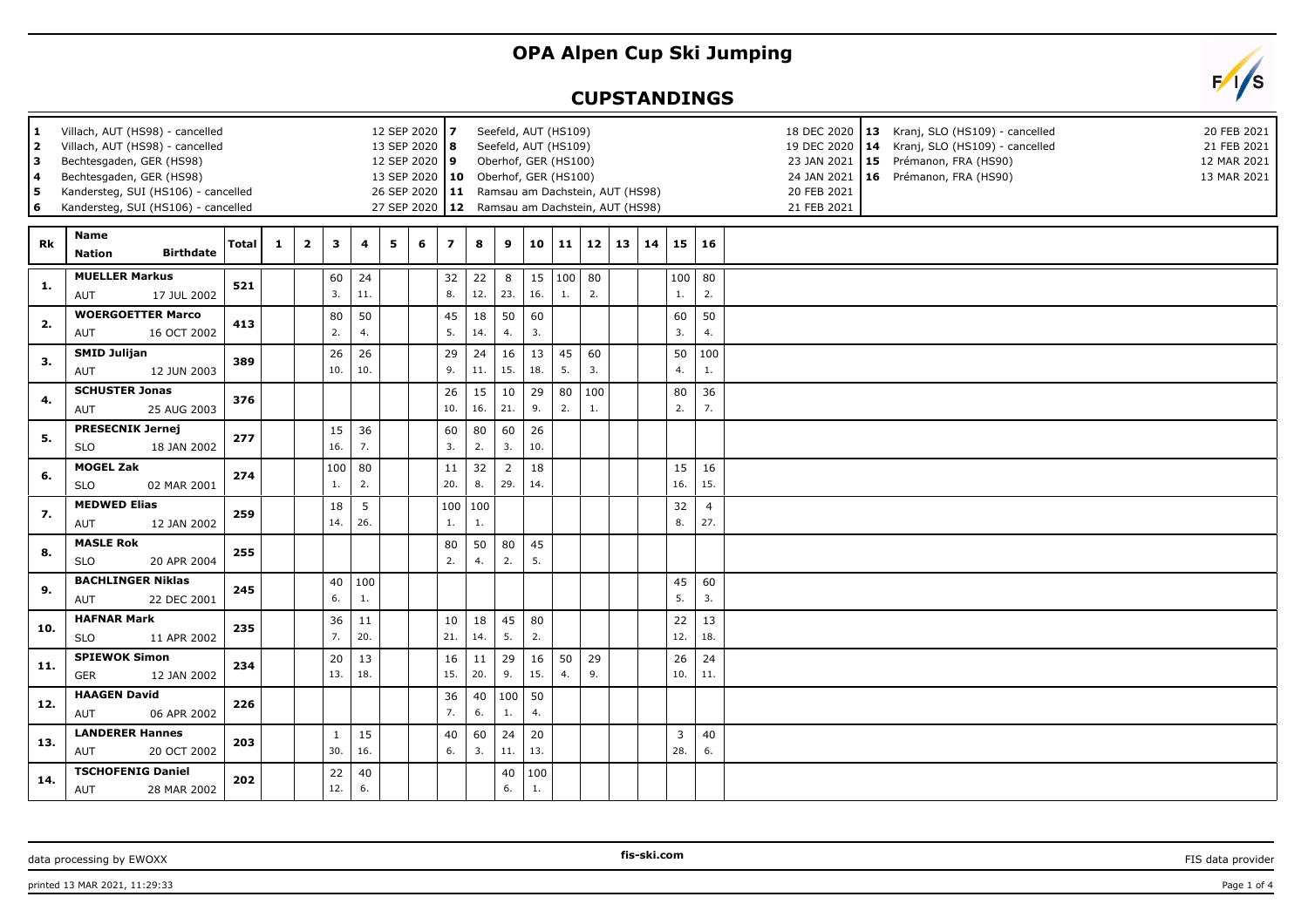| Rk  | Name<br><b>Birthdate</b><br>Nation                   | Total | $\mathbf{1}$ | $\overline{2}$ | 3         | 4                     | 5 | 6 | $\overline{\phantom{a}}$ | 8         | 9                              | 10                          | 11             | 12        | 13 | 14 | 15        | 16                    |  |
|-----|------------------------------------------------------|-------|--------------|----------------|-----------|-----------------------|---|---|--------------------------|-----------|--------------------------------|-----------------------------|----------------|-----------|----|----|-----------|-----------------------|--|
| 15. | <b>GRILC Tjas</b><br>03 SEP 2001<br>SLO              | 177   |              |                | 32<br>8.  | 22<br>12.             |   |   | 22<br>12.                | 20<br>13. | $\vert$ 13<br>18.              | 12<br>19.                   | 11<br>20.      | 45<br>5.  |    |    |           |                       |  |
| 15. | <b>ORTNER Maximilian</b><br>04 JUN 2002<br>AUT       | 177   |              |                |           | 29<br>9.              |   |   | 50<br>4.                 | 36<br>7.  | 22<br>12.                      | 40<br>6.                    |                |           |    |    |           |                       |  |
| 17. | EKART Taj<br><b>SLO</b><br>15 JUL 2004               | 171   |              |                | 14<br>17. | 6<br>25.              |   |   | 15<br>16.                |           | 20<br>13.                      | $6\phantom{.}6$<br>25.      | 60<br>3.       | 24<br>11. |    |    | 8<br>23.  | 18<br>14.             |  |
| 18. | <b>BOMBEK Jan</b><br><b>SLO</b><br>04 DEC 2001       | 143   |              |                | 29<br>9.  | 60<br>3.              |   |   |                          |           | 18<br>14.                      | 36<br>7.                    |                |           |    |    |           |                       |  |
| 19. | <b>ZAVRSNIK Gorazd</b><br><b>SLO</b><br>21 APR 2003  | 141   |              |                |           |                       |   |   |                          |           | 26<br>10.                      |                             | 26<br>10.      | 20<br>13. |    |    | 40<br>6.  | 29<br>9.              |  |
| 20. | <b>WHITE Jack</b><br>15 DEC 2001<br>FRA              | 137   |              |                | 16<br>15. | 20<br>13.             |   |   | 9<br>22.                 | 6<br>25.  |                                | 24<br>11.                   |                |           |    |    | 36<br>7.  | 26<br>10.             |  |
| 21. | <b>FOUBERT Valentin</b><br>17 AUG 2002<br>FRA        | 136   |              |                | 50<br>4.  | 45<br>5.              |   |   |                          |           | 9<br>22.                       | 32<br>8.                    |                |           |    |    |           |                       |  |
| 22. | <b>HAAS Claudio</b><br>GER<br>13 MAR 2001            | 131   |              |                | 9<br>22.  | 14<br>17.             |   |   | 26<br>10.                |           | $\overline{7}$<br>24.          | 14<br>17.                   |                |           |    |    | 29<br>9.  | 32<br>8.              |  |
| 23. | <b>KULMITZER Dominik</b><br>12 AUG 2002<br>AUT       | 121   |              |                |           |                       |   |   | 12<br>19.                |           | 6<br>25.                       | 9<br>22.                    | 29<br>9.       | 32<br>8.  |    |    | 11<br>20. | 22<br>12.             |  |
| 24. | <b>MODRICKER Quirin</b><br><b>GER</b><br>25 MAY 2001 | 119   |              |                | 10<br>21. | 9<br>22.              |   |   | $\overline{7}$<br>24.    | 45<br>5.  | 36<br>7.                       |                             |                |           |    |    | 6<br>25.  | 6<br>25.              |  |
| 25. | <b>OBLAK Rok</b><br><b>SLO</b><br>16 JUL 2001        | 111   |              |                |           |                       |   |   |                          |           | 14<br>17.                      | 10<br>21.                   | 40<br>6.       | 40<br>6.  |    |    |           | $\overline{7}$<br>24. |  |
| 26. | <b>STRZINAR Marcel</b><br>18 JAN 2002<br><b>SLO</b>  | 110   |              |                | 5<br>26.  | 18<br>14.             |   |   |                          | 26<br>10. | 32<br>8.                       | $\overline{7}$<br>24.       |                |           |    |    | 12<br>19. | 10<br>21.             |  |
| 27. | <b>BATBY Alessandro</b><br><b>FRA</b><br>20 NOV 2001 | 92    |              |                | 11<br>20. | $\overline{2}$<br>29. |   |   | 13<br>18.                | 29<br>9.  | 15<br>16.                      | 22<br>12.                   |                |           |    |    |           |                       |  |
| 28. | <b>GEYER Luca</b><br>GER<br>19 JUL 2002              | 87    |              |                |           | 8<br>23.              |   |   | 20<br>13.                | 14<br>17. |                                |                             | 13<br>18.      | 16<br>15. |    |    | 16<br>15. |                       |  |
| 29. | <b>WASSER Yanick</b><br>SUI<br>27 MAY 2004           | 82    |              |                |           |                       |   |   |                          |           |                                |                             | 10<br>21.      | 9<br>22.  |    |    | 18<br>14. | 45<br>5.              |  |
| 30. | <b>HOFER Michael</b><br>AUT<br>22 AUG 2002           | 78    |              |                | 45<br>5.  | 16<br>15.             |   |   |                          |           |                                |                             | 6<br>25.       |           |    |    | 10<br>21. | $\mathbf{1}$<br>30.   |  |
| 31. | <b>KOGLER Elias</b><br>AUT<br>22 APR 2003            | 77    |              |                |           |                       |   |   | $\overline{3}$<br>28.    | 1<br>30.  |                                | 5<br>26.                    | 18<br>14.      | 50<br>4.  |    |    |           |                       |  |
| 32. | <b>BARTOLJ Maksim</b><br><b>SLO</b><br>01 MAY 2003   | 76    |              |                | 13<br>18. |                       |   |   | 6<br>25.                 | 5<br>26.  | $\overline{\mathbf{3}}$<br>28. |                             | 24<br>11.      | 14<br>17. |    |    |           | 11<br>20.             |  |
| 32. | <b>ZIMMERMANN Raffael</b><br>AUT<br>17 AUG 2003      | 76    |              |                | 12<br>19. | 12<br> 19.            |   |   | 18<br>14.                | 12<br>19. |                                | $\overline{4}$<br>27.   24. | $\overline{7}$ | 11<br>20. |    |    |           |                       |  |

data processing by EWOXX **FIS data provider FIS data provider FIS data provider FIS data provider FIS data provider** 

**fis-ski.com**

printed 13 MAR 2021, 11:29:33 Page 2 of 4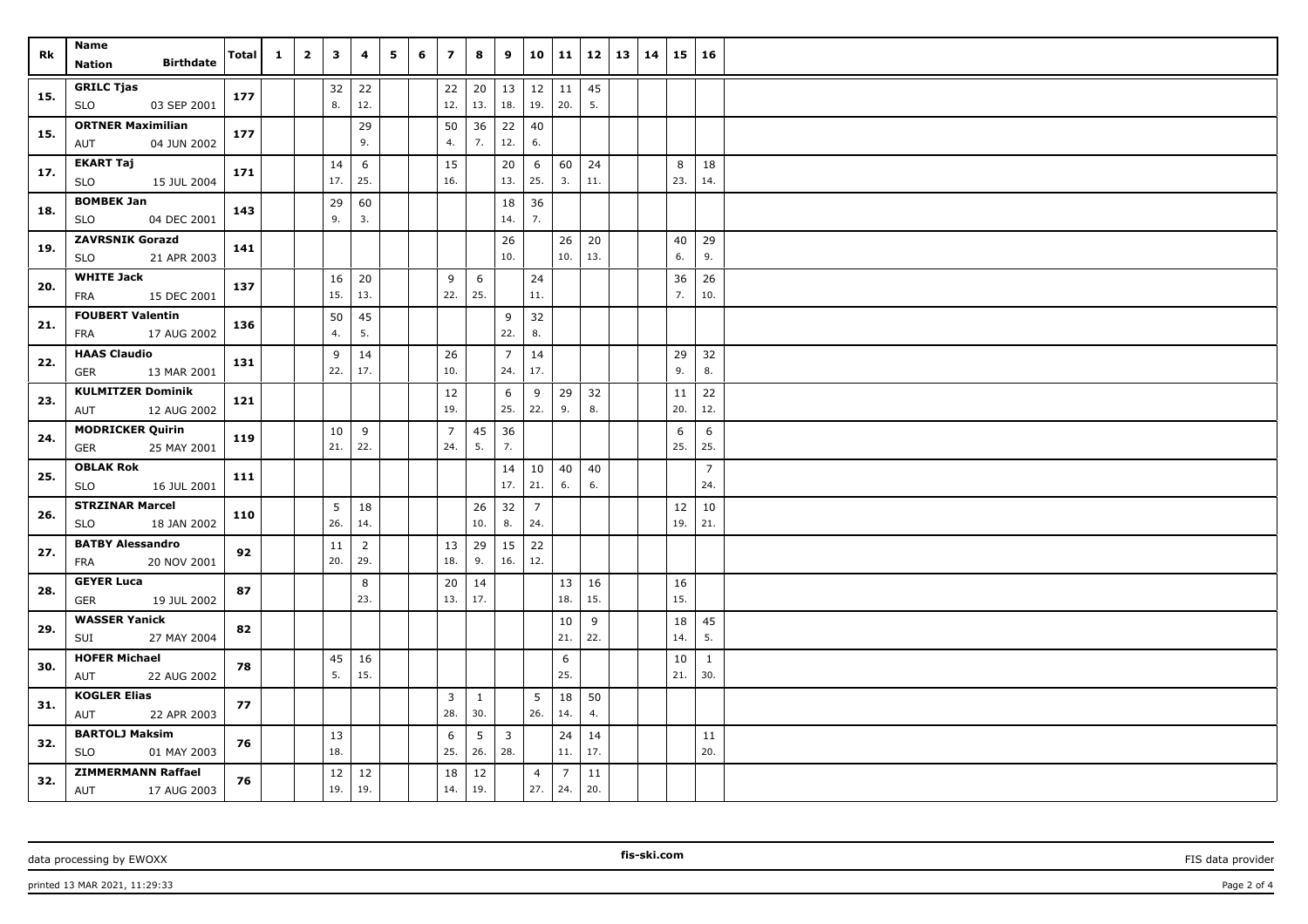| Rk  | Name<br><b>Birthdate</b><br>Nation                       | Total | $\mathbf{1}$ | $\overline{2}$ | $\overline{\mathbf{3}}$ | $\overline{4}$        | 5 | 6 | $\overline{z}$        | 8                     | 9                     | 10                  | 11                    | 12   13   14      |  | $15 \mid 16$          |                       |  |
|-----|----------------------------------------------------------|-------|--------------|----------------|-------------------------|-----------------------|---|---|-----------------------|-----------------------|-----------------------|---------------------|-----------------------|-------------------|--|-----------------------|-----------------------|--|
| 34. | <b>LIPOVSEK ROCNIK Miha</b><br>SLO<br>14 AUG 2003        | 75    |              |                |                         |                       |   |   |                       |                       | $\overline{4}$<br>27. |                     | 36<br>7.              | $\vert$ 15<br>16. |  | 20<br>13.             |                       |  |
| 35. | <b>HLADNIK Matic</b><br><b>SLO</b><br>18 OCT 2002        | 69    |              |                |                         |                       |   |   |                       |                       | 11<br>20.             |                     | 32<br>8.              | 26<br>10.         |  |                       |                       |  |
| 35. | <b>BRAUN Finn</b><br>GER<br>14 JAN 2002                  | 69    |              |                | 6<br>25.                | $\overline{4}$<br>27. |   |   | 8<br>23.              | 13<br>18.             |                       | $\mathbf{1}$<br>30. | 14<br>17.             | 13<br>18.         |  | $\mathbf{1}$<br>30.   | 9<br>22.              |  |
| 37. | <b>WAKOLBINGER Lukas</b><br>AUT<br>02 OCT 2001           | 58    |              |                |                         |                       |   |   |                       |                       |                       |                     | 22<br>12.             | 36<br>7.          |  |                       |                       |  |
| 38. | <b>PETER Dominik</b><br>SUI<br>30 MAY 2001               | 56    |              |                | 24<br>11.               | 32<br>8.              |   |   |                       |                       |                       |                     |                       |                   |  |                       |                       |  |
| 39. | <b>ZUPAN Ozbe</b><br>07 APR 2003<br><b>SLO</b>           | 44    |              |                |                         |                       |   |   |                       | 9<br>22.              |                       |                     | 8<br>23.              | 18<br>14.         |  | $\overline{4}$<br>27. | 5<br>26.              |  |
| 40. | <b>AIGNER Xaver</b><br>06 APR 2002<br>AUT                | 42    |              |                |                         |                       |   |   |                       |                       |                       |                     | 20<br>13.             | 22<br>12.         |  |                       |                       |  |
| 41. | <b>MORODER Daniel</b><br>ITA<br>22 JAN 2002              | 39    |              |                |                         |                       |   |   | 5<br>26.              |                       |                       |                     |                       |                   |  | 14<br>17.             | 20<br>13.             |  |
| 42. | <b>LACROIX Olan</b><br>21 MAR 2001<br>SUI                | 38    |              |                | $\overline{7}$<br>24.   | $\overline{7}$<br>24. |   |   | $\overline{3}$<br>28. |                       |                       |                     |                       |                   |  | 13<br>18.             | 8<br>23.              |  |
| 43. | <b>BRESADOLA Giovanni</b><br>17 FEB 2001<br>ITA          | 36    |              |                |                         |                       |   |   |                       |                       |                       |                     |                       |                   |  | 24<br>11.             | 12<br>19.             |  |
| 44. | <b>TITTEL Adrian</b><br><b>GER</b><br>21 FEB 2004        | 30    |              |                |                         |                       |   |   |                       |                       |                       |                     | 9<br>22.              | 12<br>19.         |  | $\overline{7}$<br>24. | $\overline{2}$<br>29. |  |
| 45. | <b>HETTICH Tim</b><br>03 MAY 2002<br>GER                 | 24    |              |                |                         |                       |   |   |                       |                       |                       |                     | 16<br>15.             | 6<br>25.          |  | $\overline{2}$<br>29. |                       |  |
| 45. | <b>GALIANI Mattia</b><br>05 MAY 2002<br>ITA              | 24    |              |                |                         |                       |   |   |                       |                       |                       |                     |                       |                   |  | 9<br>22.              | 15<br>16.             |  |
| 45. | <b>CECON Francesco</b><br>13 NOV 2001<br>ITA             | 24    |              |                |                         |                       |   |   | 14<br>17.             | 10<br>21.             |                       |                     |                       |                   |  |                       |                       |  |
| 45. | <b>JEGLIC Timotej</b><br><b>SLO</b><br>21 MAR 2002       | 24    |              |                |                         |                       |   |   |                       | $\overline{4}$<br>27. |                       |                     | 15<br>16.             | 5<br>26.          |  |                       |                       |  |
| 49. | <b>GRUNDMANN Paul Justu</b><br>26 MAY 2003<br><b>GER</b> | 23    |              |                | 8<br>23.                |                       |   |   | $\overline{3}$<br>28. |                       |                       |                     | 12<br>19.             |                   |  |                       |                       |  |
| 50. | <b>HAUSER Krystof</b><br>CZE<br>29 DEC 2002              | 20    |              |                |                         |                       |   |   | $\overline{4}$<br>27. | 8<br>23.              |                       |                     | $\overline{4}$<br>27. |                   |  | $\mathbf{1}$<br>30.   | $\overline{3}$<br>28. |  |
| 51. | <b>RYDL Radek</b><br>CZE<br>15 JUL 2001                  | 19    |              |                |                         |                       |   |   |                       | 3<br>28.              | 5<br>26.              | 11<br>20.           |                       |                   |  |                       |                       |  |
| 52. | <b>MILESI Enzo</b><br><b>FRA</b><br>08 MAR 2003          | 16    |              |                |                         |                       |   |   |                       |                       |                       |                     | $\mathbf{1}$<br>30.   | 10<br>21.         |  | 5<br>26.              |                       |  |

data processing by EWOXX **FIS data provider FIS data provider FIS data provider FIS data provider FIS data provider** 

**fis-ski.com**

printed 13 MAR 2021, 11:29:33 Page 3 of 4